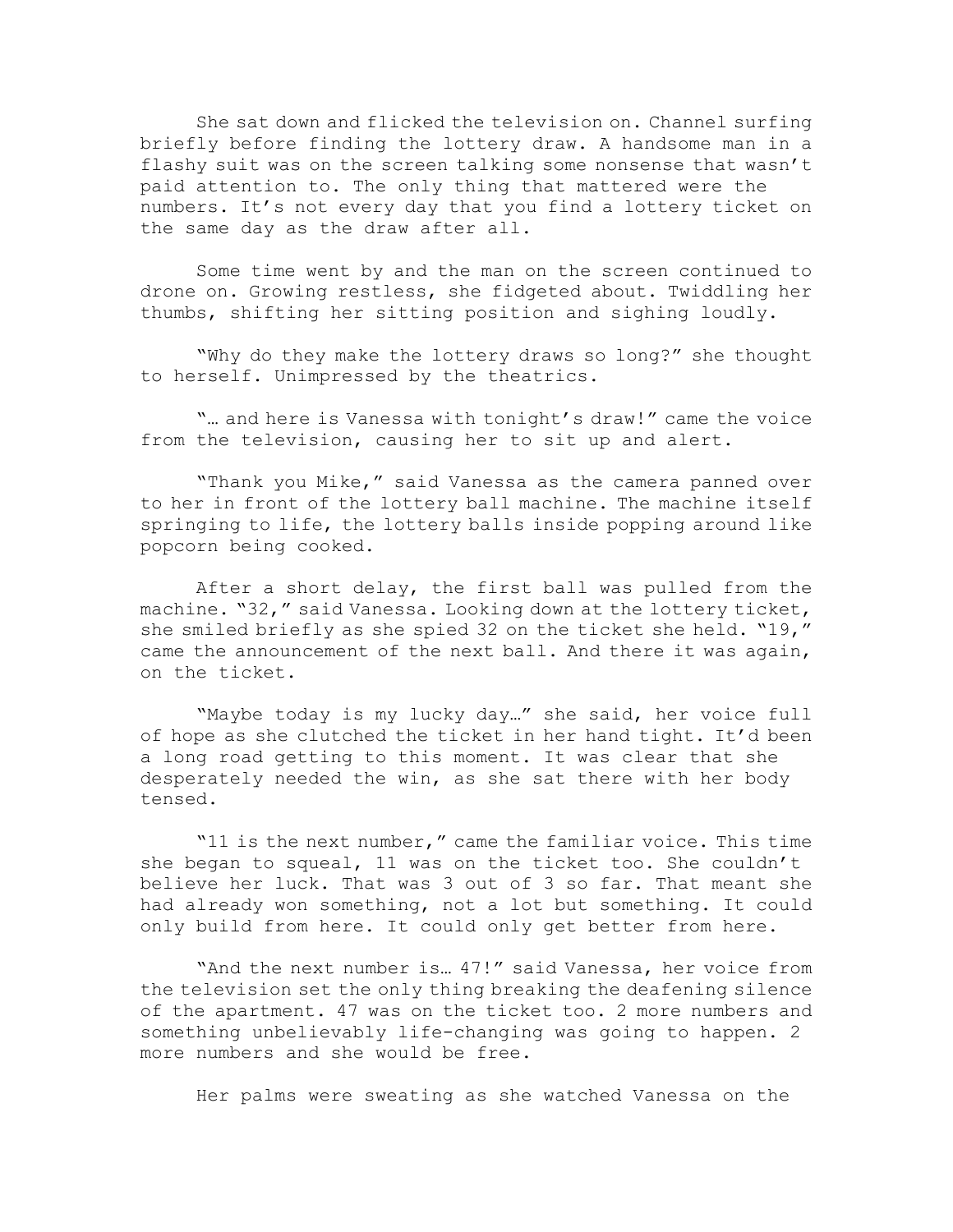screen. The numbers popping around in the machine were mesmerizing. Those numbers were her fate. Dancing around in an enclosed area. Ready to make or break her. It was now or never. Many decisions had been leading up to this moment, and they were not particularly sound.

Her thoughts interrupted by the television as the next number was announced. "25," it said. 25 was on the ticket. She had won at least a few thousand pounds. That would be enough. She began to squeal again, jumping up from her chair as she done a small dance on the spot. She had won. She had finally gotten the break she thought she deserved.

But then she went back to the thoughts of her day. The decisions she made. She had stolen a woman"s bag today. She had emptied it of anything worth taking and then discarded it in some trash. She knew it was wrong, but she was desperate. She couldn"t pay her rent. She couldn"t eat. She had no job. She owed money. She had to steal.

The lottery ticket. That had come from the bag too. She hadn't intended on stealing thousands of pounds from the woman. The woman looked wealthy, that's why she had targeted her, but not many people can afford to lose thousands of pounds. Even less people deserve to lose out on thousands of pounds they would"ve won by chance.

Could she keep the lottery ticket? Or did she have to find the woman? Her thoughts again interrupted by the lottery draw, as the last number was announced. "3 is the final number of the evening. Best of luck to all of you out there, and congratulations to all the winners!" Vanessa signed off with.

3 was on the ticket too. The stolen bag, that had contained a grand total of  $£422$  worth of stuff and cash combined  $-$  enough to cover rent and food for a short while — had also contained the ticket to £2.1 million. This was more than she had ever intended to take. This was more than she could've ever imagined.

The idea of giving the ticket back had vanished, as she began to dance around the room. Day-dreaming of what the first thing she would buy would be. She was a millionaire now. She had made it. No more worrying about money. No more worrying about what she owed. No more scraping by to make rent. She was a new person. A free person. She was ready to embrace it.

Grabbing the phone, she recklessly dialed the lottery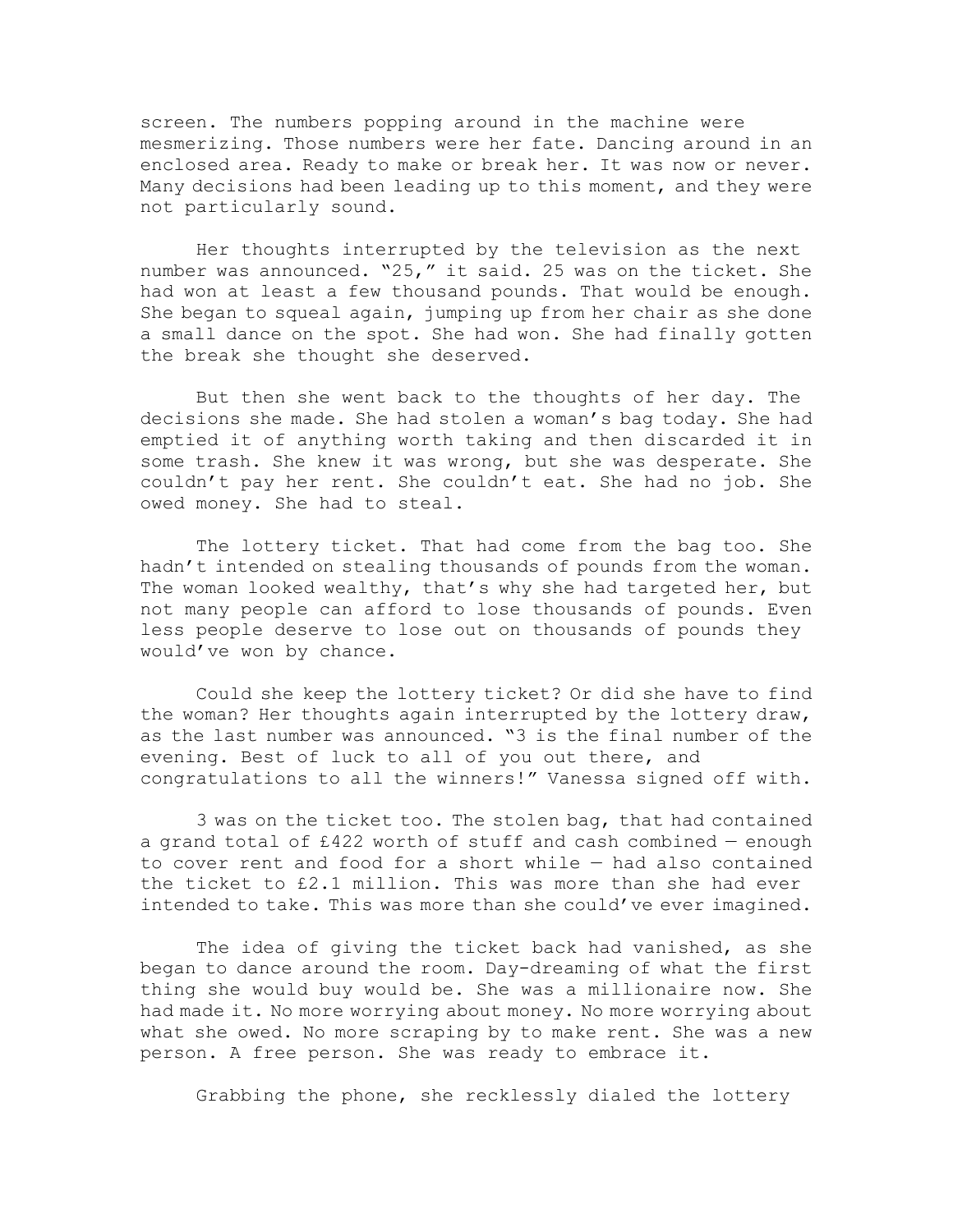hotline. After some short verifications, a date for her to come down and present the ticket  $-$  as well as be awarded the money - was set. In less than 24 hours, she would be picking up £2.1 million. It didn"t seem real. But she was ready to collect, nonetheless.

Over the period of the next 24 hours, very little thought had gone back to the fact that the ticket was stolen. She had mostly forgotten about everything that had happened prior to the draw. Likely because of the copious amount of celebratory alcohol she had consumed, but also likely that she had chosen not to remember it.

She met the lottery staff. She presented the ticket. Everything was verified. A ceremony took place, pictures were taken, press releases were written and the money was awarded. As well as two tickets for a Caribbean Cruise. If it were not for the money and the cruise, the whole day would've been events that had annoyed her. But the rewards had been worth it.

She now had 2 days before the departure of the cruise and millions of pounds to spend. So rightfully, she went out and purchased a modest house outside of the city. Nothing too fancy. It cost her £400k, and she could see herself living there for a long time to come. Her life was in the process of being made.

Then came furniture shopping. As if spending £400k impulsively on a house you viewed and moved into on the same day wasn't enough, she blew a further £30k on 'essential' furniture. Having never had money before, the excessive spending came as no real shock. But she was determined to be careful with it now that the essentials were out of the way.

Having slept in her own bed, in her own house, for the first night ever, she woke up feeling invincible. She got cleaned up, got dressed. Her plan was to pack up her old place and bring whatever she decided to keep over to the new place today. Before jetting off on a relaxing cruise tomorrow. Despite having no one for the second ticket.

Not so strangely, she checked her phone to see she had a missed call from an unrecognized number. She had been getting calls non-stop for the past 48 hours from a variety of different news sources. She thought nothing of it, deleted the notification and assured herself that if it was important they"d call back.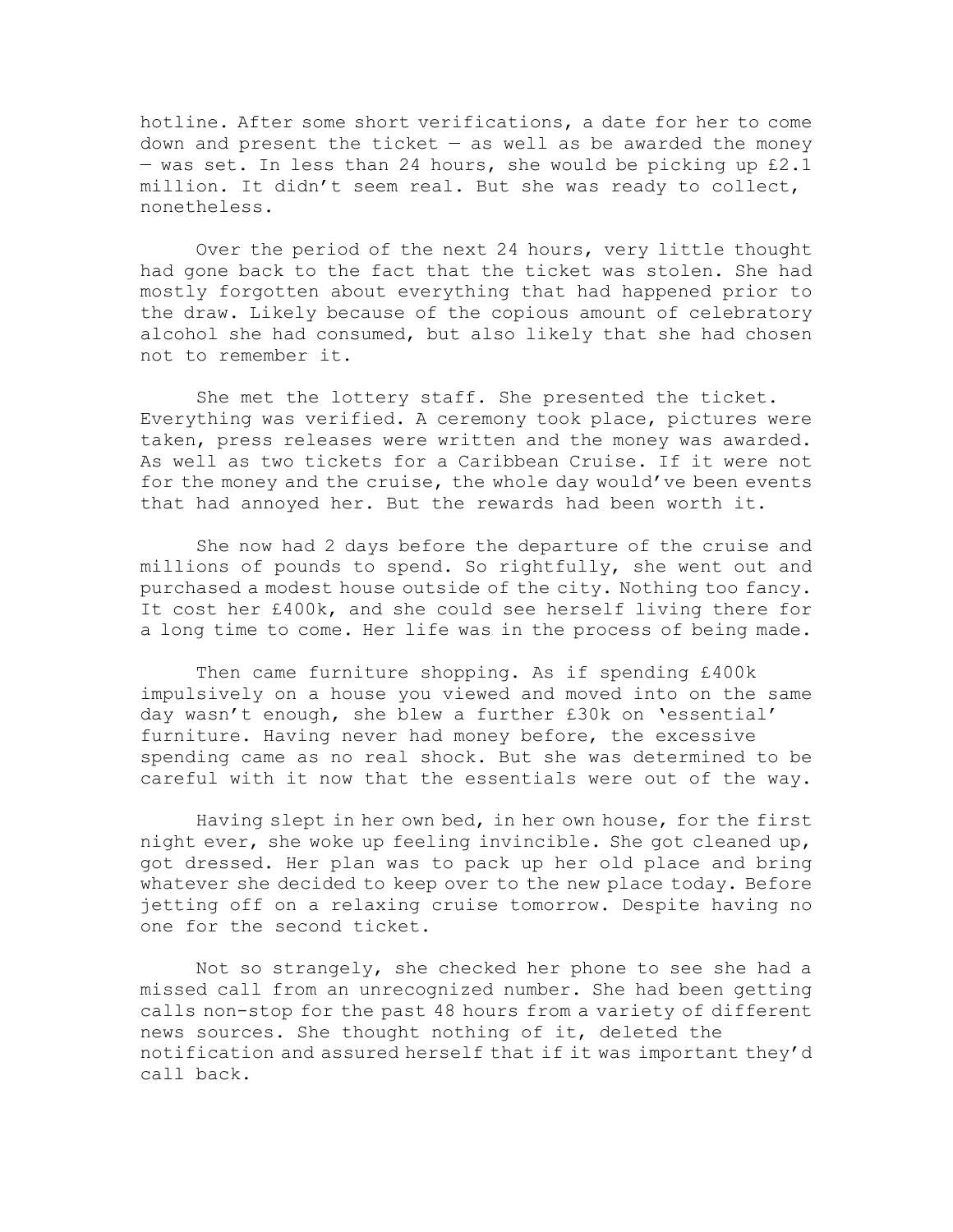She called a cab and got dropped off at the nearest car lot. Again, she impulsively spent part of her winnings. This time £10k on a car. She had sold hers back when money got really tight, and always missed the freedom of being able to drive wherever she wanted whenever she wanted. After some time expended on paperwork, including temporary insurance, she got the keys and left.

Climbing into her newly owned, but previously used, BMW — she was filled with a sense of freedom and purpose that had been missing from her life. She drove over to her old apartment and cleared it out of anything worth keeping. Clothes, pictures and other odd trinkets had all found their way into the keep pile for now. Everything else was packed into black bags and thrown out with the trash.

She loaded her belongings up into the car, then headed over to the landlord"s office. She owed him for late-fees and damages to the property, which she paid in full. It seemed like pocket change to her these days. Which was amusing to her, considering it was the source of much her life stress not even 72 hours prior.

With the chains of her old life slowly being cast off, she had one last stop to make. Hopping back in the car, she drove to a relatively intimidating area of the city. Climbing up a dozen flights of stairs, she reached a damaged and vandalized door. She knocked nervously. Knowing the owner of the place was not a nice, or patient, character.

She owed him £700. She had done for 3 months. She had been avoiding him for the past 2. And he wasn't known for his forgiving nature. Her palms were sweating. Her legs were almost shaking. Her head was swimming. The wait for the door to be answered seemed like it was lasting a lifetime.

Then he answered. With a warm grin and an inviting motion, he let her in. "Hey there lottery winner. So I guess you"ve got my money now, huh?" he said the moment she stepped through the door. A slight sting to the end of his sentence catching her off-guard. He was mad. She could tell.

"Hey… Yeah… I"ve got your money. Actually I"ve got double it. No, triple it. For the 3 months late. You can have it right now," she replied nervously and hastily. Her words merging towards the end of her speaking, as she focused on trying to remember to breathe. She didn"t want to get hurt, and she knew this was the guy that would if she said the wrong thing.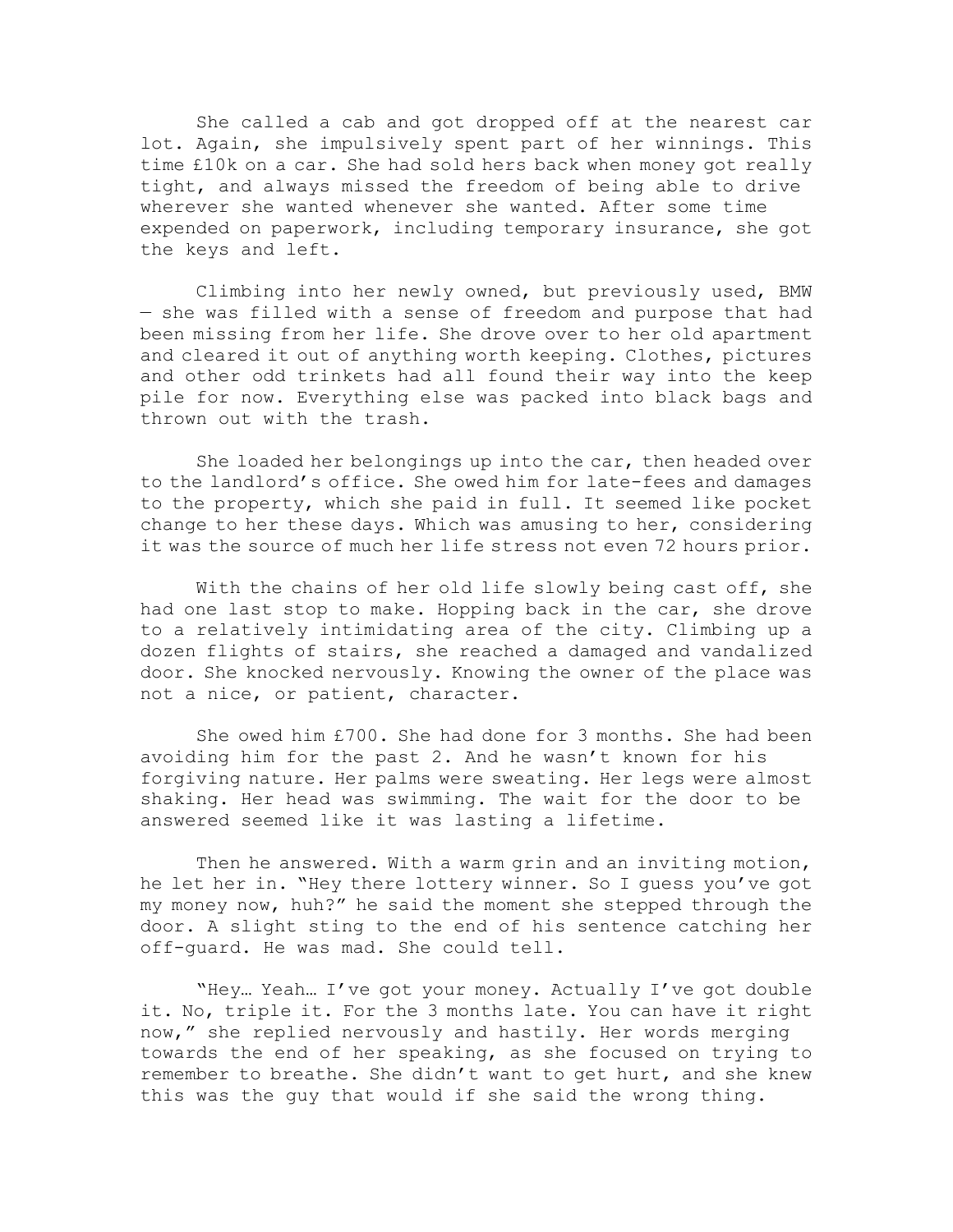"Three times? Well, that"s very generous of you. Very generous. Almost as generous as me waiting the whole three months. So where"s the money?" he replied venomously. His demeanor rapidly changing as the situation continued to unfold.

She produced the money from her bag. She had intentionally only brought enough to pay him off. She wouldn"t dare take any unnecessary risk around a guy like this. Especially not with his history, and the amount of time she had left him waiting. She handed over the money, her hand shaking slightly.

He quickly snatched it from her hand and counted it. His expression softening. She had done something right, she could tell. "So, we're even then?" she dared to ask. She had to know. She couldn"t wait any longer, her heart was about to explode out of her chest.

"We're even," he said, as he got up to his feet and opened the door for her. "Now get out. Be thankful I"m letting this end here."

She nodded. "Thank-you for everything. Really. Thank-you," she replied tentatively as she made her way for the door. Passing through the door way and practically sprinting from that point onward. She dived down the flights of stairs. She didn"t stop until she reached her car. Climbing in, she breathed a sigh of relief.

She had made it. She had unshackled the last chain. She was now truly free. She didn't get hurt, she didn't get in trouble, she had done it. She had solved everything that had once bothered her. She could now enjoy the rest of her life without the worries that had previously bound her.

As she took a moment to gather herself in the car, the weight lifting with every passing moment, she thought of all that she could achieve now. With the money. With her life. Completely zoning out to a day-dream of becoming a big shot business woman, the rest of the world had faded out.

Until her phone started ringing. Obnoxiously. Snapping her back to reality. She rummaged around in her bag before finding her phone and hastily hitting the answer button.

"Hello," she said into the phone.